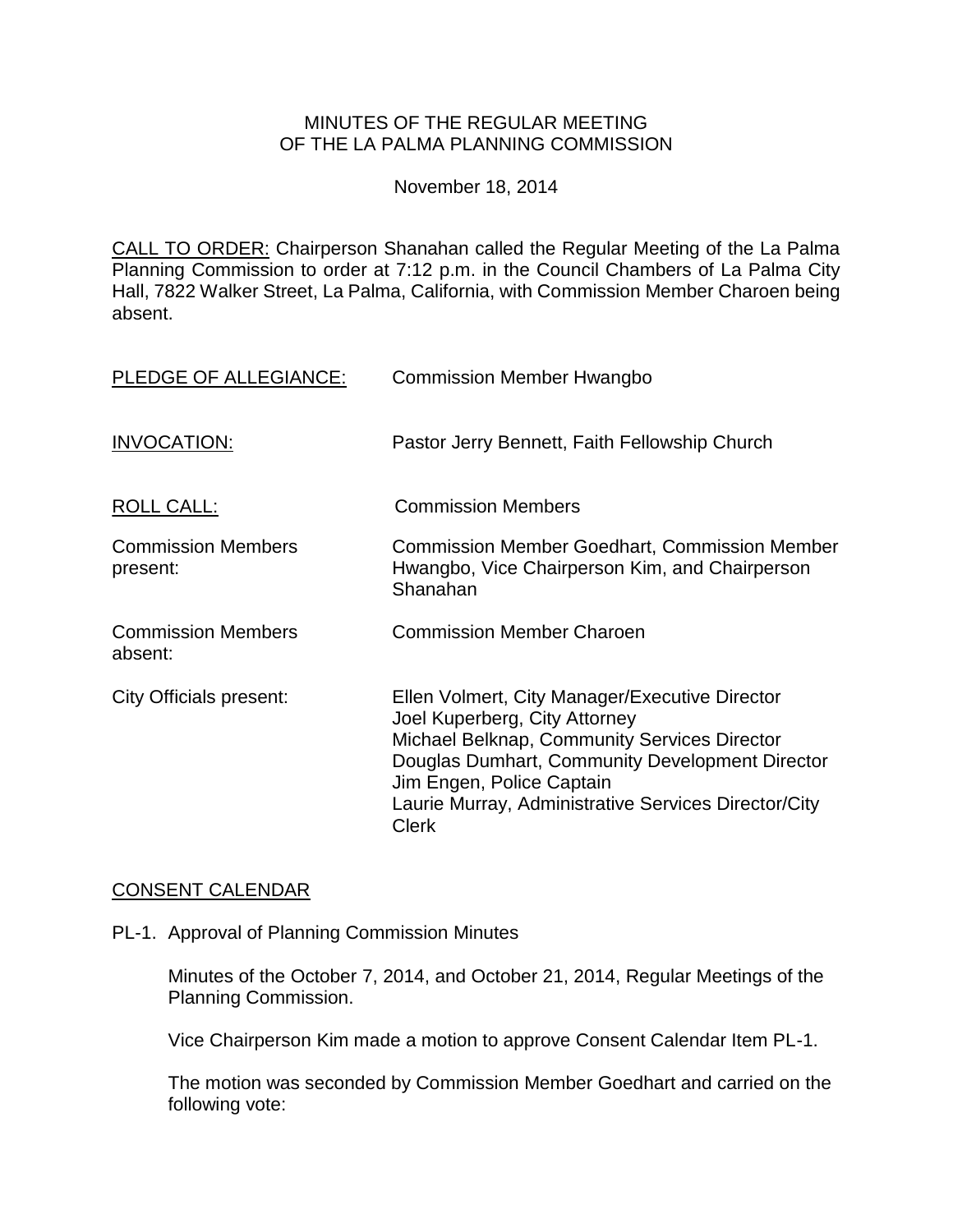| AYES:   | <b>Commission Member Goedhart, Commission</b><br>Member Hwangbo, Vice Chairperson Kim, and<br><b>Chairperson Shanahan</b> |
|---------|---------------------------------------------------------------------------------------------------------------------------|
| NOES:   | <b>None</b>                                                                                                               |
| ABSENT: | <b>Commission Member Charoen</b>                                                                                          |

### PUBLIC [HEARINGS](http://lapalma.granicus.com/MediaPlayer.php?view_id=&clip_id=867&meta_id=114752)

- PL-2. [Consideration of Precise Plan 278 to permit the remodel for a Coffee Bean and](http://lapalma.granicus.com/MediaPlayer.php?view_id=&clip_id=867&meta_id=114753)  [Tea Leaf at 5510 La Palma Avenue](http://lapalma.granicus.com/MediaPlayer.php?view_id=&clip_id=867&meta_id=114753)
	- a) [Chairperson Shanahan opened the](http://lapalma.granicus.com/MediaPlayer.php?view_id=&clip_id=867&meta_id=114754) Public Hearing at 7:12 p.m.
	- b) [Community Development Director Dumhart gave the](http://lapalma.granicus.com/MediaPlayer.php?view_id=&clip_id=867&meta_id=114755) Staff Report
	- c) [Public Input](http://lapalma.granicus.com/MediaPlayer.php?view_id=&clip_id=867&meta_id=114756)

No members of the Public wished to speak.

d) [Planning Commission Comments and Questions](http://lapalma.granicus.com/MediaPlayer.php?view_id=&clip_id=867&meta_id=114758)

Discussion ensued regarding support for the project as the lot has been empty for some time; concern for commercial lighting complaints; that there will be no bright LED lighting on the south side of the building that abuts residential homes; that Coffee Bean will not have lit signage on the south side of the building besides the small menu confirmation board; that the previous tenant was a 24 hours a day - 7 day a week service business; that the residents within 300 feet of the property were notified with direct mailers and the public hearing notice was also advertised in the newspaper and the City has received no negative response; and asked if traffic impacts were taken into consideration.

Dave Bailey, Coffee Bean and Tea Leaf Project Manager, responded that a traffic study was conducted and noted that 60% of traffic is drive-through traffic; that most of the traffic happens during early morning commute hours; and that the majority of their shops in the Los Angeles are are owner owned and operated, with only a a few being franchised. He closed by stating that the Coffee Bean and Tea Leaf would love to open in the first quarter of next year.

Further discussion ensued regarding sound pollution concerns of the drive through; a requirement for a menu confirmation board to be added to limit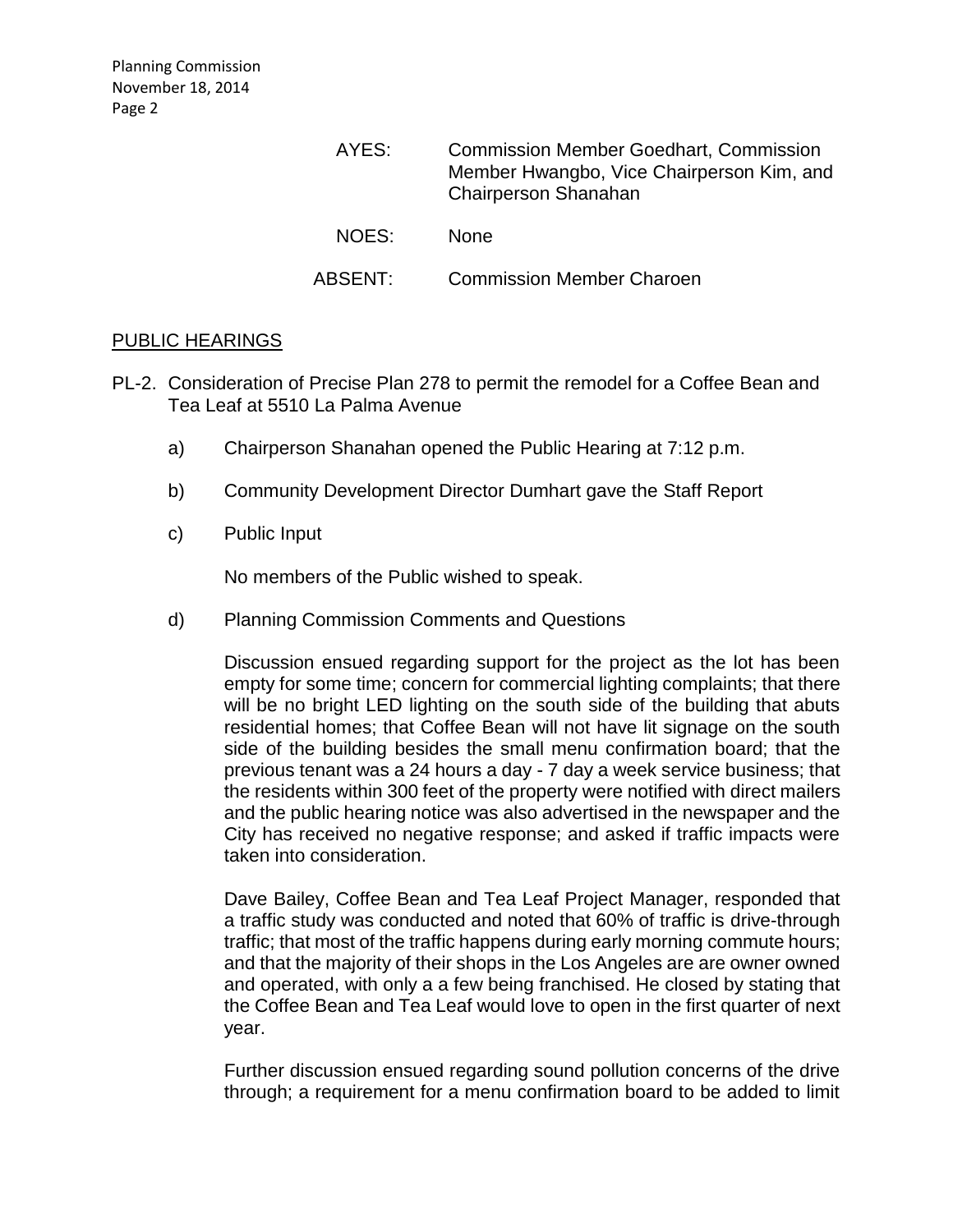Planning Commission November 18, 2014 Page 3

> the amount of discussion over the speaker box; the Municipal Code decibel requirement that must be met for volume calibration; concern for delivery truck traffic; that deliveries are made from a small van prior to opening; that the Planning Commission could add a condition to have deliveries made through the front door prior to the store being open to alleviate any delivery traffic adjacent to residential homes; support for the project; that the heaviest traffic happens after 6:00 a.m.; the refuse enclosure that will be placed to address trash concerns; and that the Planning Commission welcomes the Coffee Bean and Tea Leaf to the City of La Palma.

- e) Chairperson Shanahan closed the Public Hearing at 7:36 p.m.
- f) [Adopt Resolution No. PC 2014-07 recommending approval of Precise Plan](http://lapalma.granicus.com/MediaPlayer.php?view_id=&clip_id=867&meta_id=114759)  [278 for a Coffee Bean & Tea Leaf remodel at 5510 La Palma Avenue.](http://lapalma.granicus.com/MediaPlayer.php?view_id=&clip_id=867&meta_id=114759)

Commission Member Hwangbo made a motion to adopt Resolution No. PC 2014-07 recommending approval of Precise Plan 278 for a Coffee Bean & Tea Leaf remodel at 5510 La Palma Avenue; adding the condition that deliveries be made through the front door prior to opening.

The motion was seconded by Vice Chairperson Kim and carried on the following vote:

- AYES: Commission Member Goedhart, Commission Member Hwangbo, Vice Chairperson Kim, and Chairperson Shanahan NOES: None
- ABSENT: Commission Member Charoen

# REGULAR ITEMS

None Scheduled.

#### [ADJOURNMENT](http://lapalma.granicus.com/MediaPlayer.php?view_id=&clip_id=867&meta_id=114823)

Chairperson Shanahan adjourned the Regular Meeting of the La Palma Planning Commission at 7:39 p.m.